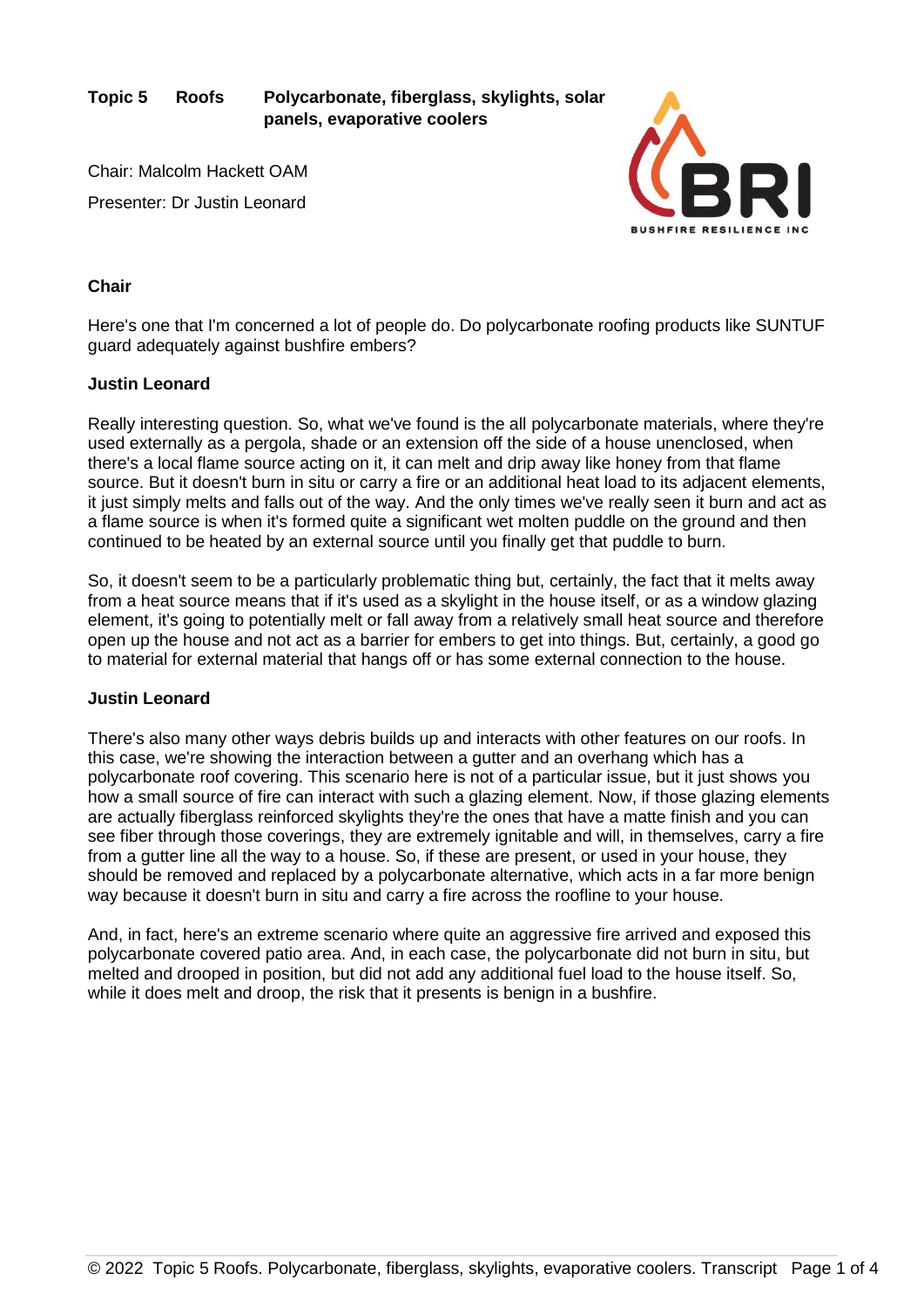# **Chair**

Here's a person who'd like to confirm the desirability of replacing full length fiberglass reinforced skylight strips in a shed with their polycarbonate strips.

## **Justin Leonard**

Most definitely a dramatic improvement because the fibreglass skylights can perform or burn quite aggressively from a very small gutter fire. Neither of them will offer you a complete barrier protection to those glazing units breaching when there's significant fuel load in the gutter. But, you're far better off with a polycarbonate alternative than the fiberglass.

# **Chair**

We've got a question here about bushfire proofing skylights. What do we know about that?

# **Justin Leonard**

Well, skylights come in every shape and size but, unfortunately, they create an inconsistency in the roof profile. So, any inconsistency or protrusion is a place for debris to build up on and prop against. So it's another potential place where localized flames can start to play on the adjacent sky lighting elements. And I guess skylights are made from a whole gamut of weird and wonderful things, from acrylic plastic to polycarbonate plastic to different types of glass and glass framing and whatnot. So, it's a little bit like looking at the diversity of windows and approaches with windows, that you can have many different design elements that's part of a skylight that then play out as potential issues if flames can attack it, radiation from an adjacent fire front. So we really have to put that on the table as a sensitive or vulnerable element to whatever the house is being dished up with.

## **Justin Leonard**

And wind and wind-blown debris is another one of those really key factors that can drive embers up. And I've purposefully put a skylight in here because they're probably underrepresented in our broader context, and it was great to hear a question specifically about them. Addressing the details of how wind actions can play up, it might disturb a skylight or it might blow debris up against it that's readily ignited from an ember attack. And just looking at all of those actions in combination I think is really key.

And I thought this was a really great photo set that actually showed a recognition that a skylight by design could be an inherent weakness on the roof. And the top picture is actually the drop over protection box that's put over these skylights during the peak summer season as a direct way to address that factor, from wind actions acting on it, and I guess all the other it's also an effective radiant heat and ember attack factor. It's a real multifaceted design mitigation feature for this particular element.

## **Chair**

What about solar panels? Do they melt or catch fire easily in a bushfire?

## **Justin Leonard**

No, they're pretty much made of glass and aluminium and metal componentry, with a very small amount of fire retardant coated wiring at the back of them, and some very small plastic boxes. So, they don't represent any particular additional heat load to the building. Depending on how they're installed, they can be a reason for some additional leaf debris and litter to build up on the roof, on the support points, so, one thing to look out for housekeeping. And they can present a risk to firefighters that are trying to suppress or put out a house, even if that's on the ground, because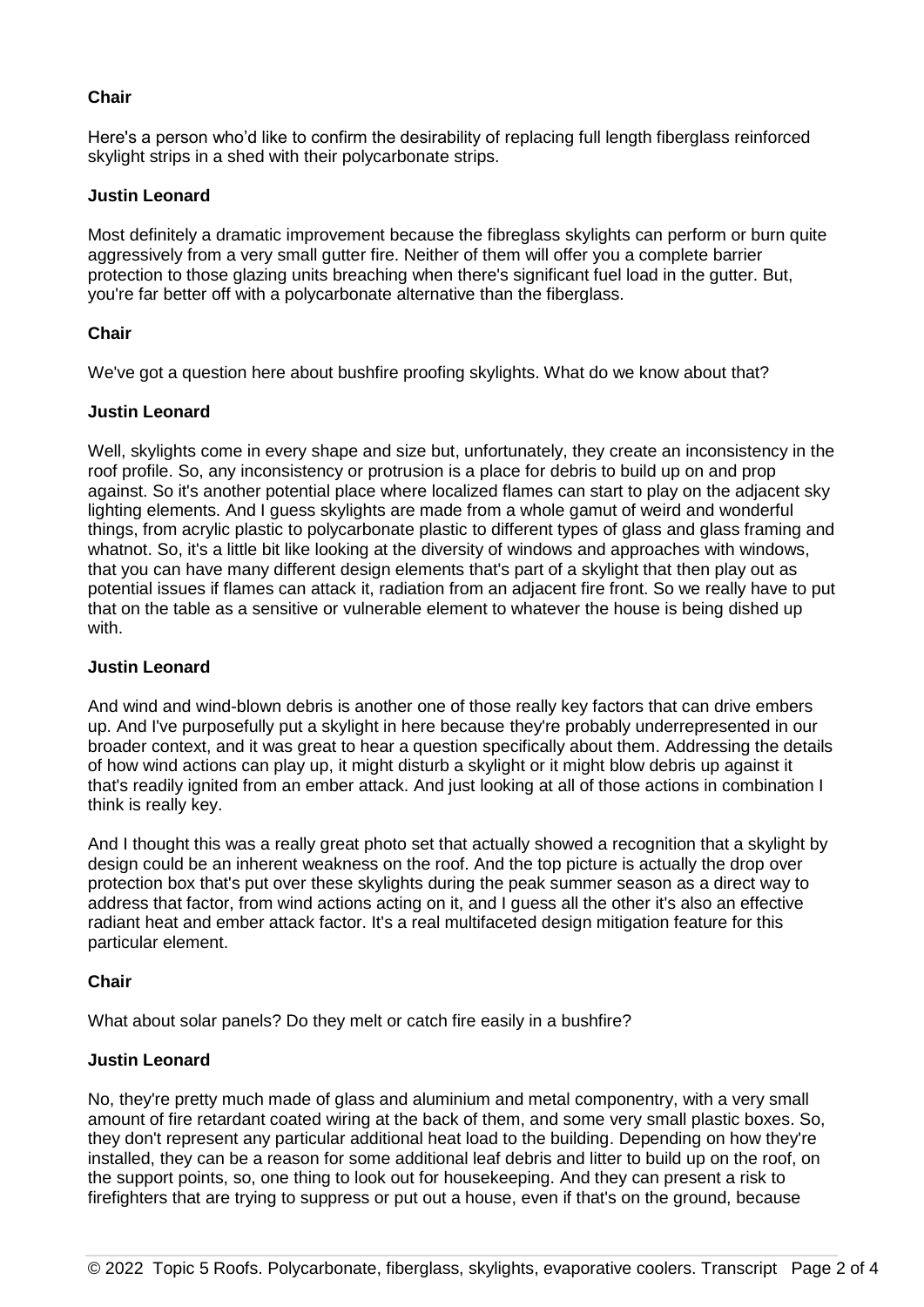they may continue to produce electricity, even though the power's gone out and the switchboard's been isolated. There's an electrocution risk that can persist after the fire event. But no real risk or additional issues really in the scheme of things during the bushfire event itself.

#### **Chair**

Here's some people that are thinking of putting solar panels on a Colorbond roof. What's your thoughts about that?

#### **Justin Leonard**

Obviously the way it's fixed and the way the cables are routed into the roof cavity are potential details where you don't want to create gaps by the addition of the solar panels. The wide range of solar panels on the market don't really represent a significant problematic fuel load added to the roof. And there's not a lot of evidence to show that that the ignition of the little amounts of combustible material that is represented by the solar panels is enough to cause a problem to the adjacent Colorbond roof, so I would say it's a relatively neutral thing to consider and add to the process. It'd be interesting to look at the specific ways the tracking and fixings are put on and whether they are relatively sympathetic to letting the debris land but blow off, so they're not put on in a way that allows significant debris to build up on the roof.

#### **Chair**

What about roof mounted evaporative coolers? Do they cause problems?

#### **Justin Leonard**

Yes, they're quite problematic in fires. There are a few brands that specifically are targeted towards being bushfire resistant, so they have specifically designed fine meshes and non-combustible filters, and the whole box is essentially non combustible. Other than that, they burn prolifically during these fire events. One of the things, if you have quite a switched on electrician and plumber, you can actually fit an override switch to them that allows you to re circulate the water over the filters without pumping air through them, and have them operating in that mode during a fire event.

That will help to reduce the risk of them being lost, but you've obviously got an issue that you need water and you need power to be maintained through that event for that to actually work. But, if you've already got one and you're trying to make the most of the situation, it's approaches like that that will help, as well as dropping over a fine mesh screen over the entire unit to try and protect it from embers.

#### **Chair**

That method, is that just for a clever electrician and plumber or is it possible to purchase that approach off the shelf?

## **Justin Leonard**

I'm not sure. I haven't seen a kit specifically aimed for that but I have seen a couple of models that have a self cleaning cycle that does something similar.